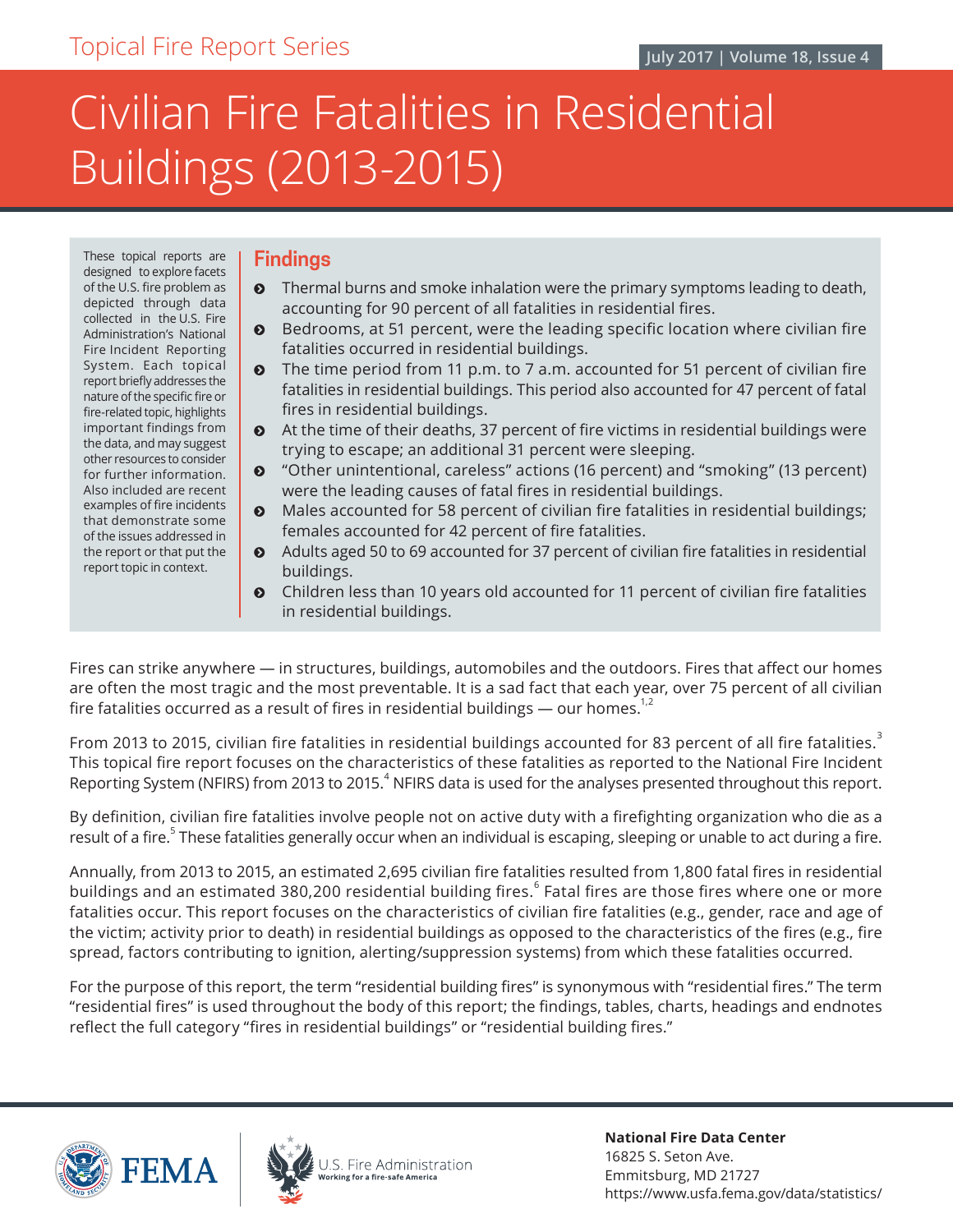## **Civilian fire fatality rates in residential buildings**

Not all fires produced fatalities. When civilian fatalities were averaged across all reported residential fires, the overall fatality rate was nearly six civilian fatalities per 1,000 residential fires (Table 1). $^7$ Residential fatal fires had 1,201 fatalities for every 1,000 fires, or slightly more than one fatality per fatal fire. Of the residential fatal fires, 85 percent resulted in one civilian fatality, 11 percent resulted in two civilian fatalities, and 4 percent resulted in three or more civilian fatalities.

| Table 1. Fatality rates for residential building fires per 1,000 fires (2013-2015) |                                                        |
|------------------------------------------------------------------------------------|--------------------------------------------------------|
| <b>Fatalities per 1,000 fatal fires</b>                                            | <b>Fatalities per 1,000 residential building fires</b> |
| 1,201.0                                                                            |                                                        |

Source: NFIRS 5.0.

## **When fatal fires in residential buildings occur**

As shown in Figure 1, residential fatal fires occurred most frequently late at night or in the very early morning when most people were sleeping, a major factor contributing to the fatalities (see [Table](#page-4-0) 2). From 2013 to 2015, fatal fire incidence was highest from midnight to 2 a.m. and 3 to 5 a.m. Fatal fires were most prevalent when overall residential fire incidence was generally at its lowest, making nighttime fires the most deadly. The eight-hour peak period (11 p.m. to 7 a.m.) accounted for 47 percent of residential fatal fires and 51 percent of deaths.<sup>8</sup>





Source: NFIRS 5.0. Note: Total does not add up to 100 percent due to rounding.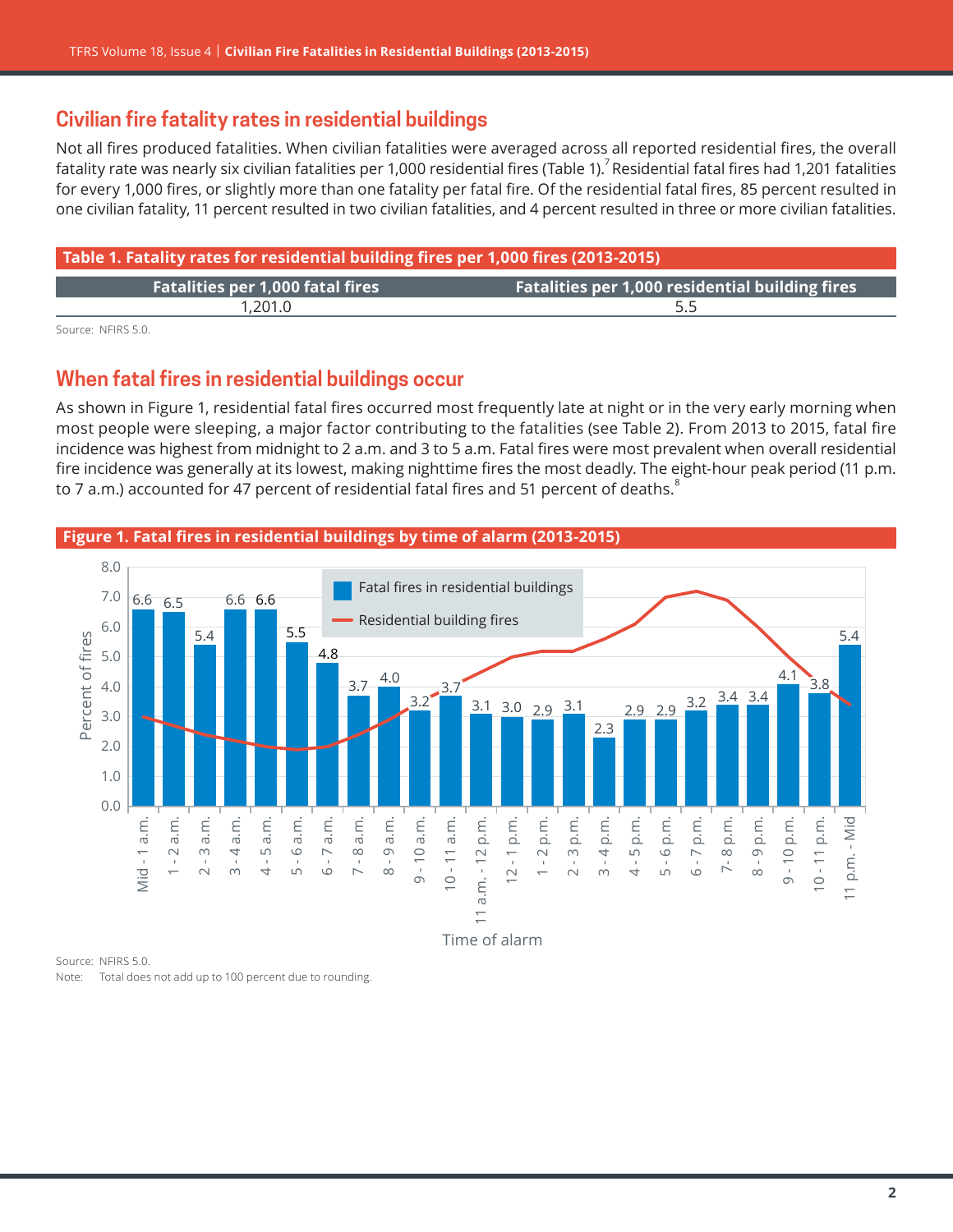Residential fatal fires occurred more frequently in the colder months, as did all residential fires (Figure 2). The winter peak occurred during January (14 percent). Residential fatal fires were lowest during July and August. Comparable to all fires in residential buildings, residential fatal fires occurred most often on weekends (Figure 3).





Source: NFIRS 5.0.



**Figure 3. Fatal fires in residential buildings by day of week (2013-2015)**

Source: NFIRS 5.0.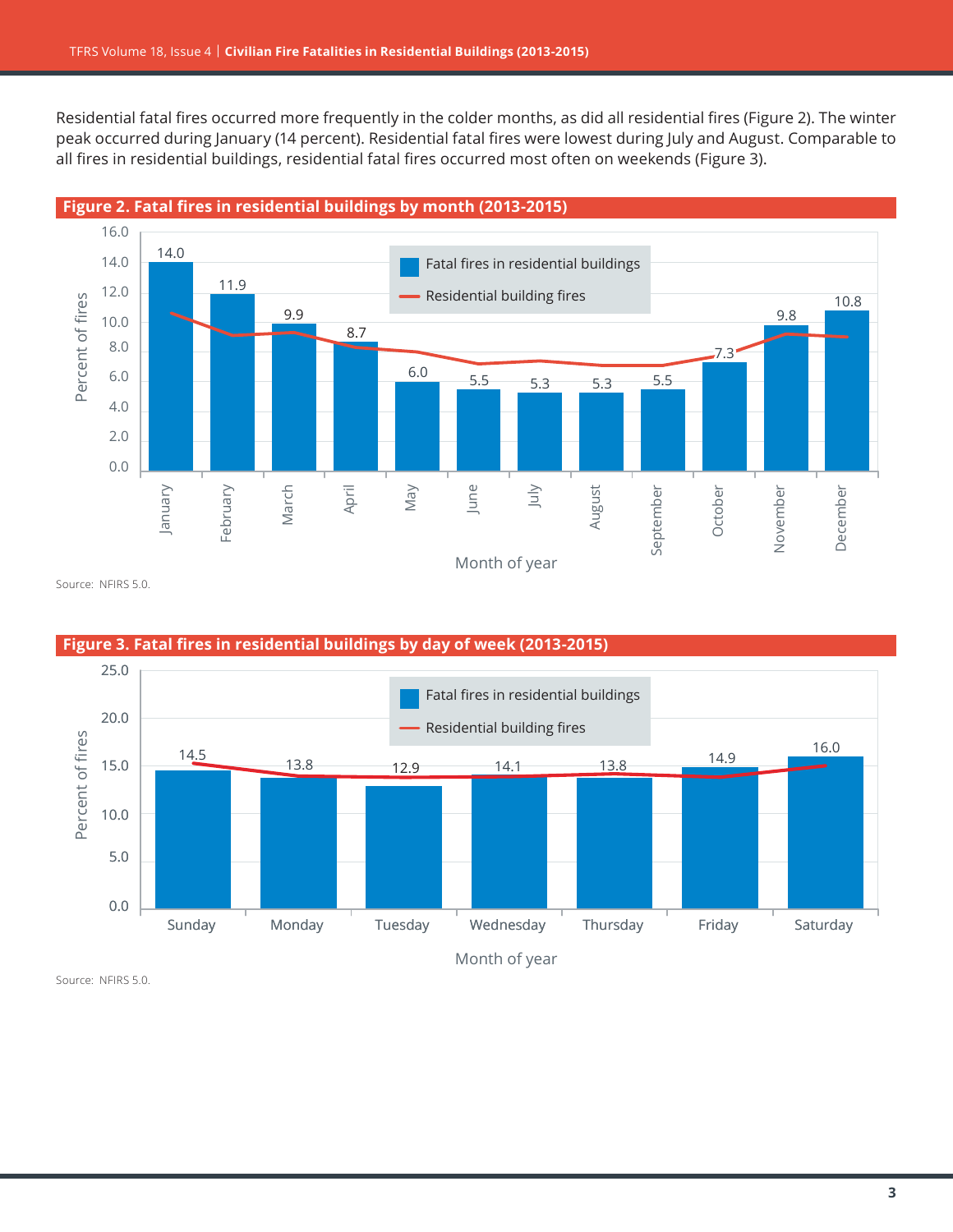# **Factors contributing to civilian fire fatalities in residential buildings**

The most notable factors contributing to the fatalities (outside of "other (unspecified) factors") (Figure 4) were "fire pattern" (62 percent), "egress problems" (20 percent), and "escape problems" (17 percent). Fire pattern factors involve situations where exits are blocked by smoke and flame, vision is blocked or impaired by smoke, and civilians are trapped above or below the fire. Egress problems include such factors as crowded situations, limited exits, locked exits or other exit problems, as well as mechanical obstacles to the exit. Escape factors include unfamiliarity with exits, excessive travel distance to the nearest clear exit, choice of an inappropriate exit route, re-entering the building, and clothing catching on fire while escaping.



Source: NFIRS 5.0.

- Notes: 1. Only includes fatalities where factors contributing to the fatality were specified. The factors contributing to the fatality were specified in 29 percent of reported fatalities.
	- 2. As multiple factors contributing to fatalities may be noted for each fatality, the total sums to more than 100 percent.

## **Human factors contributing to civilian fire fatalities**

Human factors played an important role in residential fire fatalities. The leading human factor contributing to fatalities was being "asleep" (44 percent). This finding was not unexpected, as the largest numbers of fatalities occurred from 11 p.m. to 7 a.m.

"Physical disability" was the second leading human factor contributing to fatalities (27 percent). This was followed by "possibly impaired by alcohol" and "possibly impaired by other drug or chemical" at 17 percent and 9 percent, respectively (Table 2).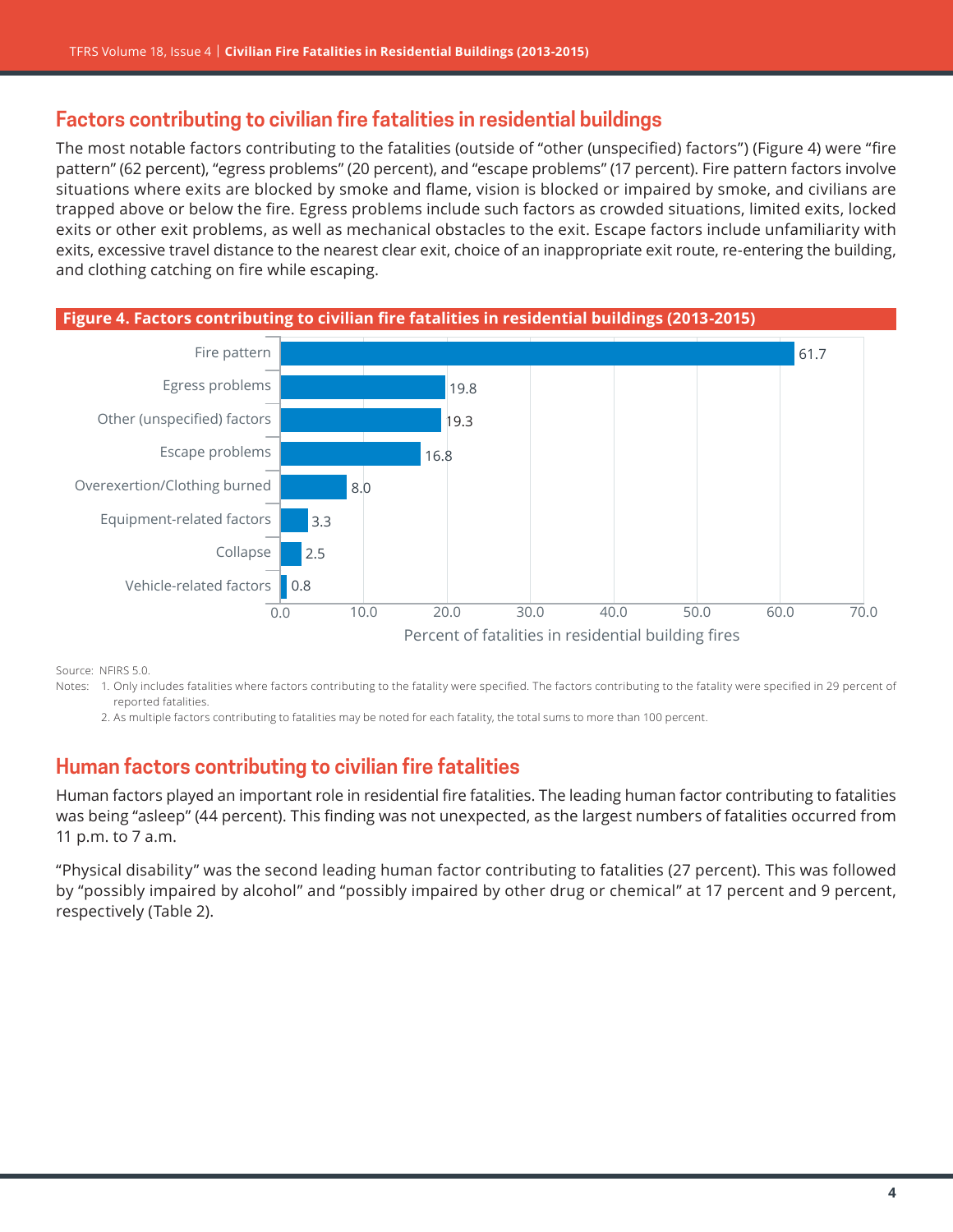#### <span id="page-4-0"></span>**Table 2. Human factors contributing to civilian fire fatalities in residential buildings (2013-2015)**

| Human factors contributing to fatality      | Percent of fire fatalities in residential buildings<br>(unknowns apportioned) |
|---------------------------------------------|-------------------------------------------------------------------------------|
| Asleep                                      | 44.0                                                                          |
| Physical disability                         | 26.7                                                                          |
| Possibly impaired by alcohol                | 17.4                                                                          |
| Possibly impaired by other drug or chemical | 9.0                                                                           |
| Possible intellectual disability            | 7.7                                                                           |
| Unconscious                                 | 7.3                                                                           |
| Unattended or unsupervised person           | 6.1                                                                           |
| Physically restrained                       | 0.4                                                                           |

Source: NFIRS 5.0.

Notes: 1. Only includes fatalities where human factors that contributed to the fatality were specified. At least one human factor contributing to the fatality was specified in 32 percent of reported fatalities.

2. Multiple human factors contributing to the fire fatality may be noted for each incident; total will exceed 100 percent.

# **Primary symptoms of civilian fire fatalities**

Thermal burns and smoke inhalation were the primary symptoms leading to death, accounting for 90 percent of all fatalities in residential fires. Burns and smoke inhalation combined made up 48 percent of the fatalities. Smoke inhalation by itself accounted for 37 percent of residential fire fatalities, and thermal burns (as opposed to scalds or chemical or electrical burns) alone accounted for 6 percent of fatalities (Figure 5). Thermal burns are caused by contact with flames, hot liquids, hot surfaces, and other sources of high heat. Multiple body parts were involved in 92 percent of thermal burn fatalities. Cardiac arrests accounted for only 4 percent of fatalities.

Smoke inhalation affects the internal organs, specifically the lungs and airways within the body. It results from breathing smoke that contains harmful gases and small particles that are present in the air during a fire. These gases and particles include chemicals or toxins that can lead to inflammation and blockage of the airways.<sup>9</sup>



Source: NFIRS 5.0.

Notes: 1. Percentages computed only for those fatalities where symptoms were noted. Primary symptoms were specified for 45 percent of the reported fatalities.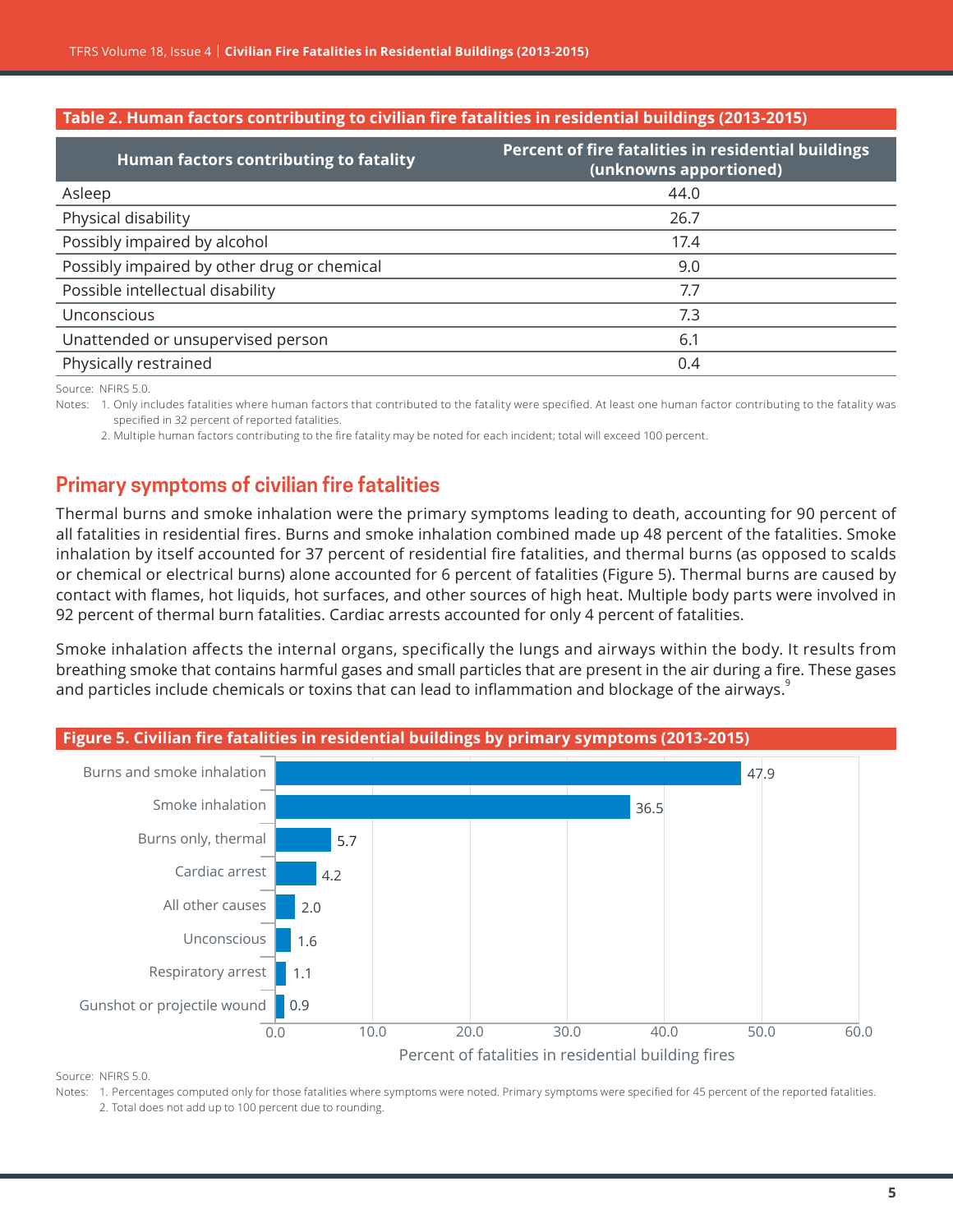# **Causes of fatal fires in residential buildings**

"Other unintentional, careless" actions (16 percent) and "smoking" (13 percent) were the leading causes of residential fires that resulted in fatalities  $-$  fatal fires (Figure 6).<sup>10</sup> These two fire causes accounted for 29 percent of all residential fatal fires. "Other unintentional, careless" actions include misuse of materials or products, abandoned or discarded materials or products, and a heat source being too close to combustibles. The cause of the fire was "unknown" in 47 percent of fatal fires.<sup>11</sup>



Percent of fatal fires in residential buildings

Source: NFIRS 5.0.

- Notes: 1. Total percent of fatal fires in residential buildings with cause determined does not add up to 100 percent due to rounding.
	- 2. Fires caused by intentional actions include, but are not limited to, fires that are deemed to be arson. Intentional fires are those fires that are deliberately set and include fires that result from the deliberate misuse of a heat source and fires of an incendiary nature (arson) that require fire service intervention. For information and statistics on arson fires only, refer to the Uniform Crime Reporting Program arson statistics from the U.S. Department of Justice, FBI, Criminal Justice Information Services Division, [https://www.fbi.gov/about-us/cjis/ucr/ucr.](https://www.fbi.gov/about-us/cjis/ucr/ucr)
	- 3. Causes are listed in order of the U.S. Fire Administration (USFA) Structure Fire Cause Hierarchy for ease of comparison of fire causes across different aspects of the fire problem. Fires are assigned to one of 16 cause groupings using a hierarchy of definitions, approximately as shown in the figure above. A fire is included in the highest category into which it fits. If it does not fit the top category, then the second one is considered, and if not that one, the third, and so on. For example, if the fire is judged to be intentionally set and a match was used to ignite it, it is classified as intentional and not open flame because intentional is higher in the hierarchy.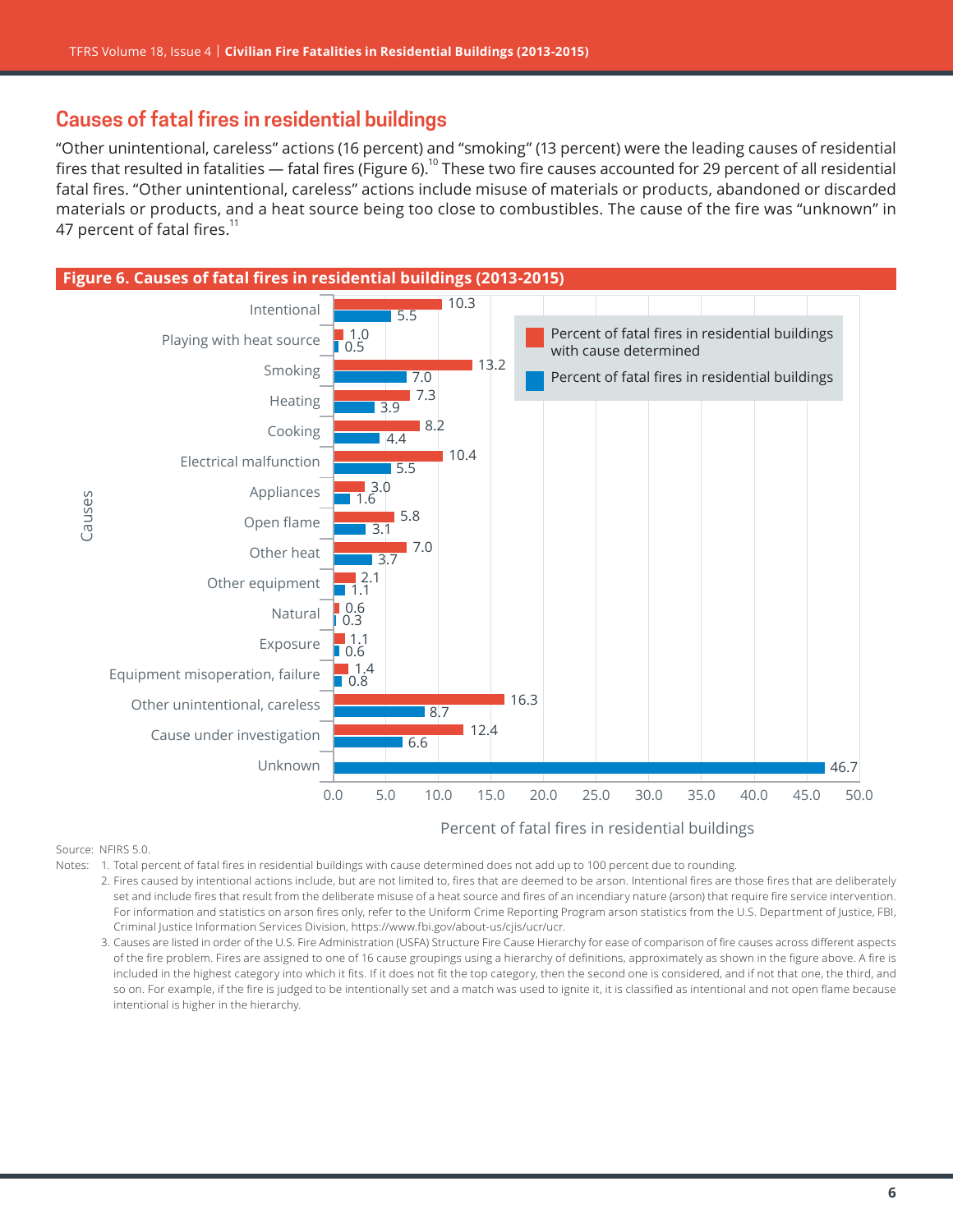# **Civilian activity prior to death**

Most civilian fire fatalities occurred when the victim was attempting to escape (37 percent) or sleeping (31 percent), as shown in Figure 7. To escape a fire, many civilians make the mistake of fleeing through the area where the fire is located. The area of a fire has tremendous heat, smoke and a toxic atmosphere that can render a person unconscious. As a result, it is imperative that an escape plan be prepared and practiced. With a well-thought-out plan that includes multiple escape options, the chances of survival and escape greatly increase. In addition, it has been demonstrated that people may not wake up from the smell of smoke while sleeping. Therefore, it is also vital that smoke alarms are installed in homes to alert sleeping people to the presence of fire.





Source: NFIRS 5.0.

Note: Percentages computed for only those fatalities where activity information was available. The activity prior to death was specified for 31 percent of reported fatalities.

# **Gender, race and ethnicity of civilian fire fatalities**

Males accounted for 58 percent of residential fire fatalities; females accounted for 42 percent of fire fatalities. Where racial information was provided, Whites constituted 69 percent of the fatalities, followed by African-Americans at 26 percent. All other races accounted for 5 percent of fire fatalities (Figure 8). Race was specified for 63 percent of reported fatalities.

Where ethnicity data was provided, 92 percent of civilian fatalities were non-Hispanic or non-Latino. The remaining 8 percent were Hispanic or Latino. Ethnicity was specified for 40 percent of reported fatalities.



Source: NFIRS 5.0.

Note: Percentages computed for only those fatalities where racial information was available. Race was specified for 63 percent of reported fatalities.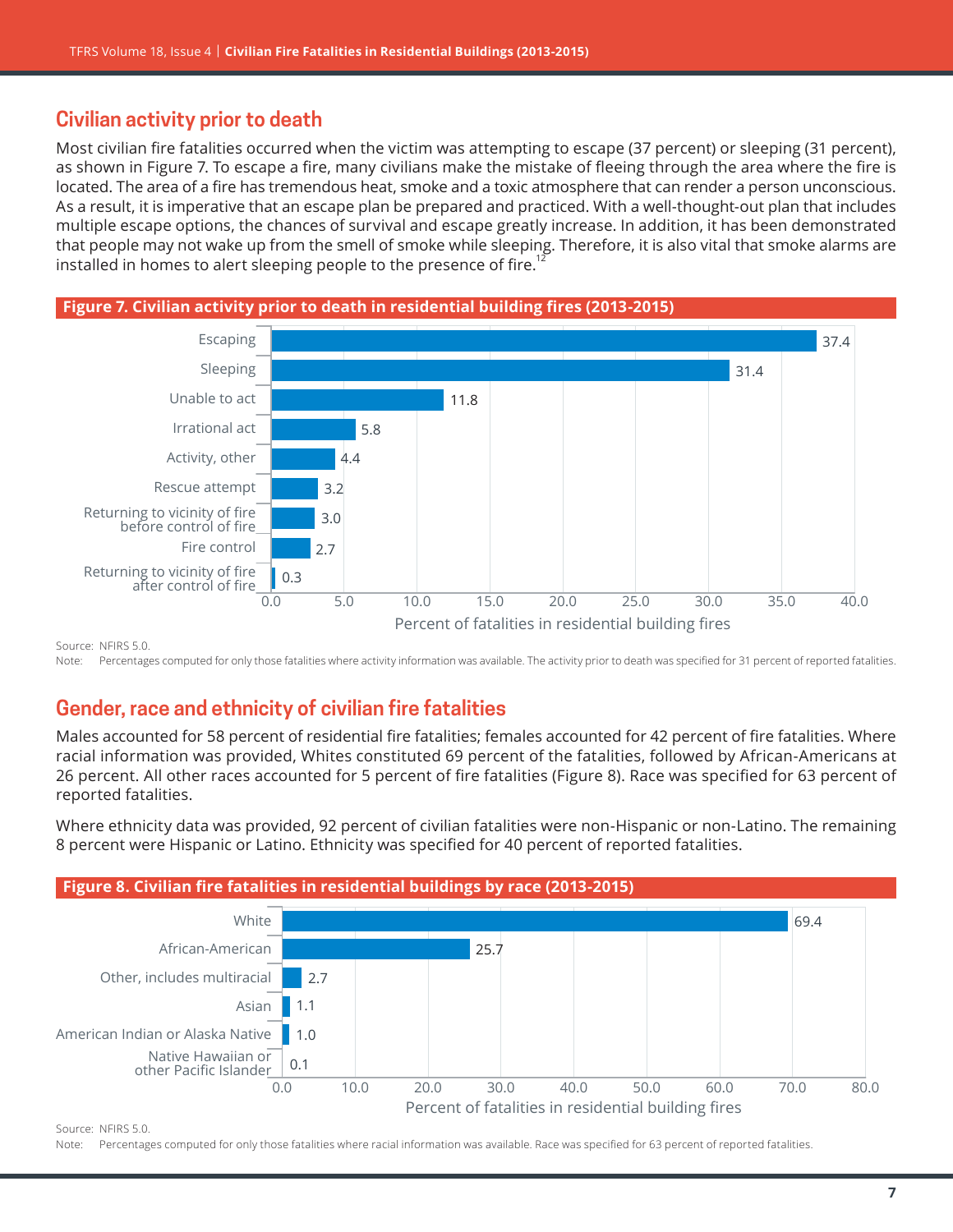## **Age and activity prior to death**

Adults aged 50 to 69 accounted for 37 percent of civilian fatalities in residential fires (Figure 9). Children less than 10 years old accounted for 11 percent of fatalities, while adults aged 70 and over accounted for 25 percent of fatalities.

Where the information was reported, at the time of death, escaping (37 percent) and sleeping (31 percent) were the two leading activities that resulted in fatalities. Children aged 0 to 9 were primarily sleeping (39 percent) over trying to escape (33 percent). Adults aged 30 to 49 were also more likely to be sleeping at the time of their deaths. Those aged 10 to 29 and those aged 50 and over were more likely trying to escape at the time of their deaths, as opposed to sleeping ([Table 3](#page-7-0)). Overall, activity at the time of the fatal injury was reported for 31 percent of the fatalities.



Source: NFIRS 5.0.

Notes: 1. Percentages computed only for those fatalities where age was valid. A valid age was provided for nearly all reported fatalities (99.8 percent).

2. Total does not add up to 100 percent due to rounding.

#### <span id="page-7-0"></span>**Table 3. Leading activities resulting in civilian fire fatalities in residential buildings by age group (2013-2015)**

| Percent of fatalities where age and activity reported (2013-2015) |                 |                 |  |
|-------------------------------------------------------------------|-----------------|-----------------|--|
| Age group                                                         | <b>Escaping</b> | <b>Sleeping</b> |  |
| $0 - 9$                                                           | 33.3            | 39.2            |  |
| $10-19$                                                           | 40.6            | 39.1            |  |
| 20-29                                                             | 47.3            | 32.4            |  |
| 30-39                                                             | 34.3            | 41.0            |  |
| 40-49                                                             | 28.7            | 31.3            |  |
| 50-59                                                             | 36.5            | 29.5            |  |
| 60-69                                                             | 40.4            | 26.2            |  |
| 70-79                                                             | 38.8            | 29.1            |  |
| 80-89                                                             | 41.2            | 28.2            |  |
| $90+$                                                             | 29.3            | 26.8            |  |
| Overall                                                           | 37.4            | 31.4            |  |

Source: NFIRS 5.0.

Note: Percentages computed only for those fatalities where age was valid and activity was reported.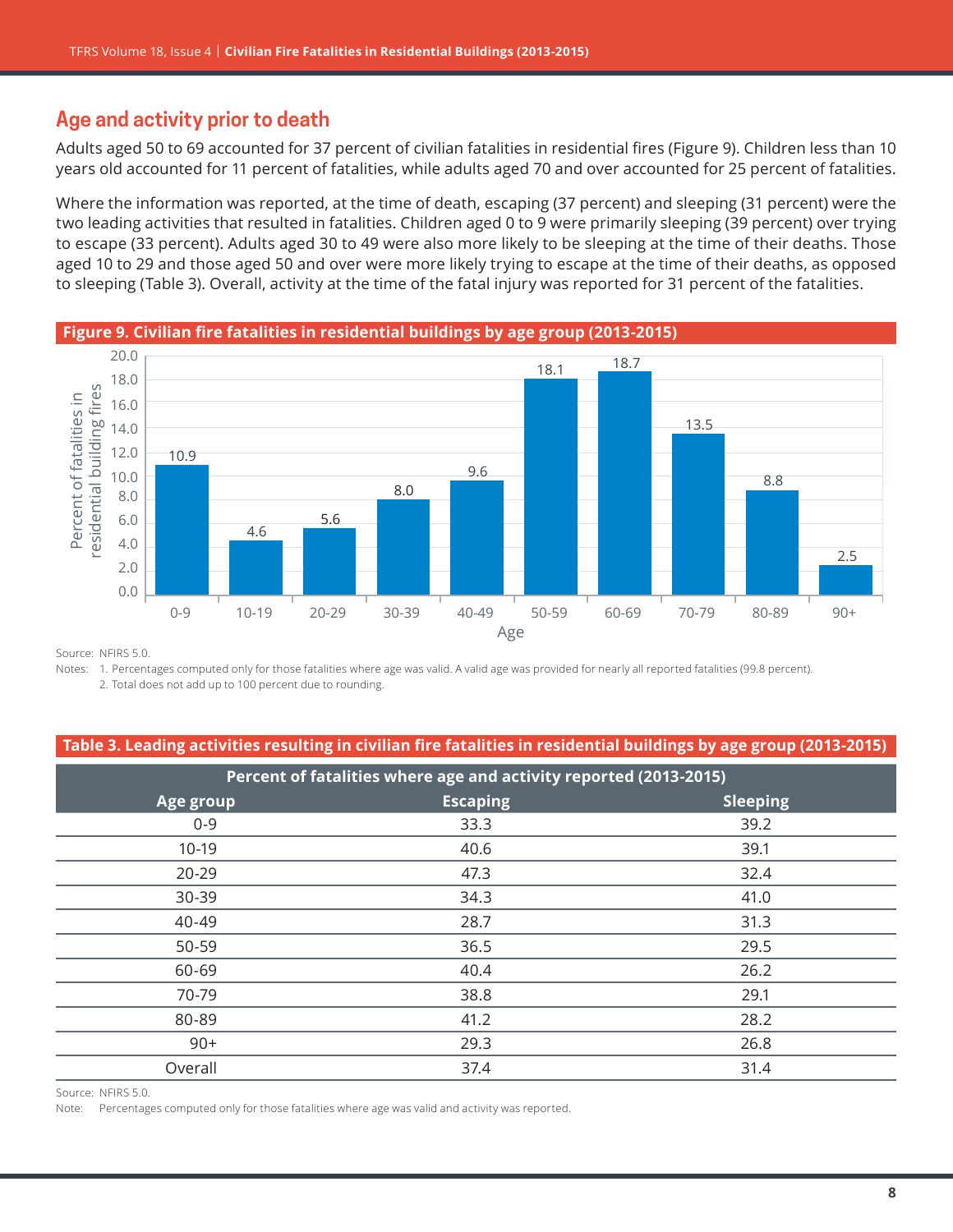# **Specific location of fire fatality**

Bedrooms (51 percent) were the leading specific location where civilian fire fatalities occurred in residential buildings (Table 4). Family rooms or living rooms (11 percent); bathrooms (8 percent); and kitchens and cooking areas (7 percent) accounted for an additional 26 percent.

While not specific rooms in the home, egress areas accounted for 11 percent of fatalities. Exits (such as corridors, stairways and doors) can get filled with smoke, fire or extreme heat, making escape routes treacherous.

#### **Table 4. Leading specific location of civilian fire fatalities in residential buildings (2013-2015)**

| Specific location at time of fatal injury               | <b>Percent</b><br>(unknowns apportioned) |
|---------------------------------------------------------|------------------------------------------|
| <b>Bedrooms</b>                                         | 50.7                                     |
| Common rooms, dens, family rooms, living rooms, lounges | 11.1                                     |
| Bathrooms                                               | 8.2                                      |
| Kitchens and cooking areas                              | 6.7                                      |

Source: NFIRS 5.0.

Note: Percentages computed only for those fatalities where the specific location at the time of fatal injury was specified. The location of the fatality was specified for 28 percent of reported fatalities.

## **Examples**

The following are some recent examples of civilian fire fatalities reported by the media:

- ĵ March 2017: A house fire in Taneytown, Maryland, claimed the life of a 2-year-old girl. The fire, which was reported at 3:34 p.m. on a Wednesday, was believed to have started in the attic of the two-story home. Firefighters were able to contain the fire to the attic. Another toddler, age unknown, was able to escape from the home. The Office of the State Fire Marshal is investigating the cause of the blaze.<sup>13</sup>
- ĵ March 2017: A 77-year-old man died in a house fire south of Simsboro, Louisiana, on a Saturday night. When firefighters arrived on scene, the house was engulfed in flames. Investigators believed that the man was trying to escape from the home when he died. A heater is believed to have started the fire; however, the Louisiana State Fire Marshal's Office is investigating. It was reported that the home had no smoke alarms.<sup>14</sup>
- March 2017: An apartment fire resulting in the death of a 58-year-old woman in Moorhead, Minnesota, was reported around 10:40 a.m. on a Wednesday. Upon arriving at the scene, firefighters found smoke coming from a garden level apartment and discovered the woman inside the home. The fire was determined to be started by smoking materials in the bedroom. The apartment sustained heavy smoke damage, while minor to moderate smoke damage was reportedly found throughout the remainder of the building.<sup>15</sup>
- **•** March 2017: A 44-year-old woman died as a result of a house fire in Dalton, Georgia. The fire happened around 5:40 p.m. on a Sunday. After firefighters rescued the woman from the home, she was transported to the hospital where she later succumbed to her injuries. Investigators reported that the cause of the blaze was possibly due to an electrical malfunction in the attic. No smoke alarm was found in the home.<sup>16</sup>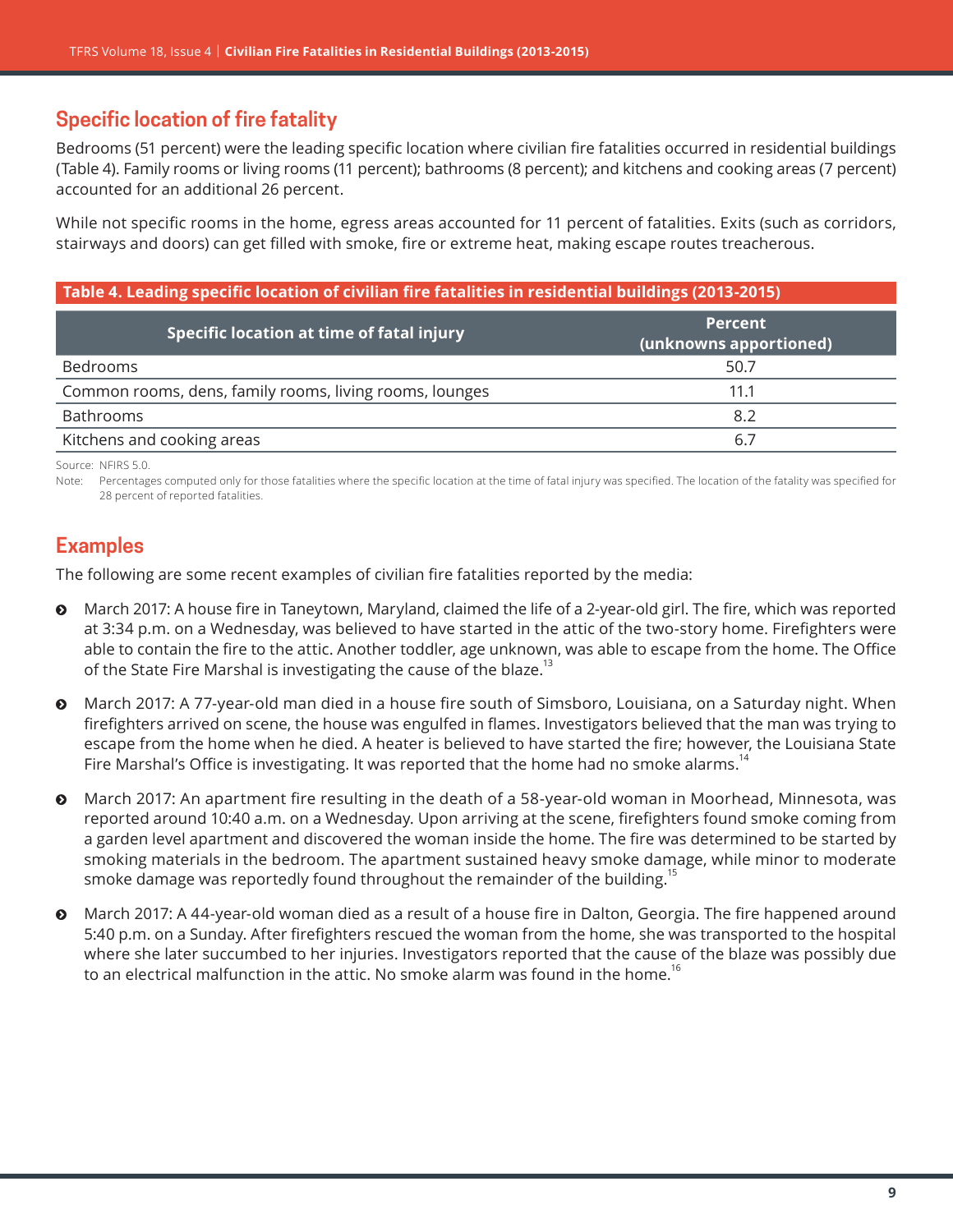# **Escape planning for residential buildings**

Everyone should know how to escape from a burning home. The USFA recommends leaving fighting a fire to trained firefighters. Instead, efforts should be focused on escaping.

Smoke is very dangerous. It blocks vision, and the poisonous gases can cause dizziness, disorientation and ultimately death. These conditions can result in becoming lost or trapped in a home. Because many people die trying to escape from a fire, everyone should practice a home escape plan.

Put working smoke alarms on every level of the home, as well as inside and outside of sleeping areas. Everyone should create a home escape plan and know two safe ways out of each room. Establish a family meeting place outside the home. In addition, because young children, older adults and individuals with disabilities may need help getting out of the home, the plan should include who will assist them in a fire. Practice the plan with everyone in the home at least two times a year. For more information on preparing and practicing a fire escape plan, visit [https://www.usfa.](https://www.usfa.fema.gov/prevention/outreach/escape.html) [fema.gov/prevention/outreach/escape.html](https://www.usfa.fema.gov/prevention/outreach/escape.html).

# **Alerting/Suppression systems in residential buildings**

Fire fatalities and injuries have declined over the last 35 years, partly due to new technologies to detect and extinguish fires. Smoke alarms are present in most homes. In addition, the use of residential sprinklers is widely supported by the fire service and is gaining support within residential communities.

Nationally, only 3 percent of households do not have smoke alarms.<sup>17</sup> Properly installed and maintained smoke alarms provide an early warning signal to everyone in a home if a fire occurs. Smoke alarms help save lives and property.

The USFA continues to partner with other government agencies and fire service organizations to improve and develop new smoke alarm technologies. More information on smoke alarm technologies, performance, disposal and storage, training bulletins, and public education and outreach materials is available at [https://www.usfa.fema.gov/prevention/](https://www.usfa.fema.gov/prevention/technology/smoke_fire_alarms.html) [technology/smoke\\_fire\\_alarms.html](https://www.usfa.fema.gov/prevention/technology/smoke_fire_alarms.html).

Residential sprinkler systems help to reduce the risk of deaths and injuries, homeowner insurance premiums, and uninsured property losses. Yet many homes do not have automatic extinguishing systems, although they are often found in hotels and businesses. Sprinklers are required by code in hotels and many multifamily residences. There are major movements in the U.S. fire service to require sprinklers in all new homes. At present, however, they are largely absent in residences nationwide.<sup>18</sup>

The USFA and fire service officials across the nation are working to promote and advance residential fire sprinklers. More information on costs and benefits, performance, training bulletins, and public education and outreach materials regarding residential sprinklers is available at [https://www.usfa.fema.gov/prevention/technology/home\\_](https://www.usfa.fema.gov/prevention/technology/home_fire_sprinklers.html) [fire\\_sprinklers.html](https://www.usfa.fema.gov/prevention/technology/home_fire_sprinklers.html). Additionally, the USFA's position statement on residential sprinklers is available at [https://www.](https://www.usfa.fema.gov/about/sprinklers_position.html) [usfa.fema.gov/about/sprinklers\\_position.html](https://www.usfa.fema.gov/about/sprinklers_position.html).

# **NFIRS data specifications for civilian fire fatalities in residential buildings**

Data for this report were extracted from the NFIRS annual Public Data Release files for 2013, 2014 and 2015. Only Version 5.0 data were extracted.

Civilian fatalities in residential building fires were defined using the following criteria:

Aid Types 3 (mutual aid given) and 4 (automatic aid given) were excluded to avoid double counting of incidents.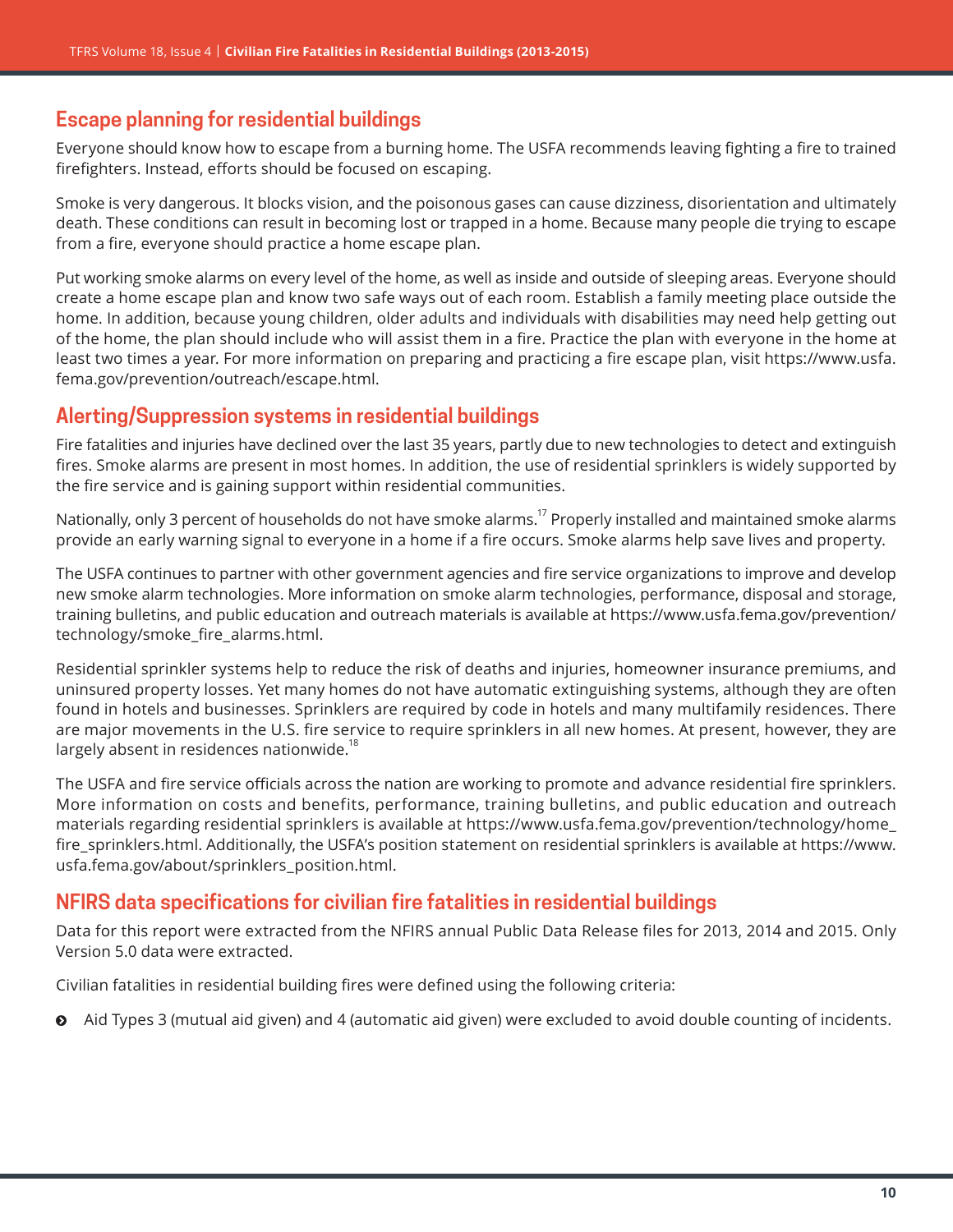**O** Incident Types 111 to 123 (excluding Incident Type 112):

| <b>Incident Type</b> | <b>Description</b>                                       |
|----------------------|----------------------------------------------------------|
| 111                  | <b>Building fire</b>                                     |
| 113                  | Cooking fire, confined to container                      |
| 114                  | Chimney or flue fire, confined to chimney or flue        |
| 115                  | Incinerator overload or malfunction, fire confined       |
| 116                  | Fuel burner/boiler malfunction, fire confined            |
| 117                  | Commercial compactor fire, confined to rubbish           |
| 118                  | Trash or rubbish fire, contained                         |
| 120                  | Fire in mobile property used as a fixed structure, other |
| 121                  | Fire in mobile home used as fixed residence              |
| 122                  | Fire in motor home, camper, recreational vehicle         |
| 123                  | Fire in portable building, fixed location                |

Note: Incident Types 113 to 118 do not specify if the structure is a building.

#### ĵ Property Use Series 400, which consists of the following:

| <b>Description</b>                         |
|--------------------------------------------|
| Residential, other                         |
| One- or two-family dwelling                |
| Multifamily dwelling                       |
| Boarding/Rooming house, residential hotels |
| Hotel/Motel, commercial                    |
| Residential board and care                 |
| Dormitory-type residence, other            |
| Sorority house, fraternity house           |
| Barracks, dormitory                        |
|                                            |

- **8** Structure Type:
	- ▶ For Incident Types 113 to 118:
		- $\rightarrow$  1—Enclosed building, or
		- $\rightarrow$  2—Fixed portable or mobile structure, or
		- $\rightarrow$  Structure Type not specified (null entry).
	- ▶ For Incident Types 111 and 120 to 123:
		- $\rightarrow$  1—Enclosed building, or
		- **→** 2—Fixed portable or mobile structure.
- $\bullet$  Civilian casualty severity: 5 (death).
- **O** Other civilian deaths: greater than 0.

The analyses contained in this report reflect the current methodologies used by the USFA. The USFA is committed to providing the best and most current information on the U.S. fire problem and continually examines its data and methodology to fulfill this goal. Because of this commitment, data collection strategies and methodological changes are possible and do occur. As a result, analyses and estimates of the fire problem may change slightly over time. Previous analyses and estimates on specific issues (or similar issues) may have used different methodologies or data definitions and may not be directly comparable to the current ones.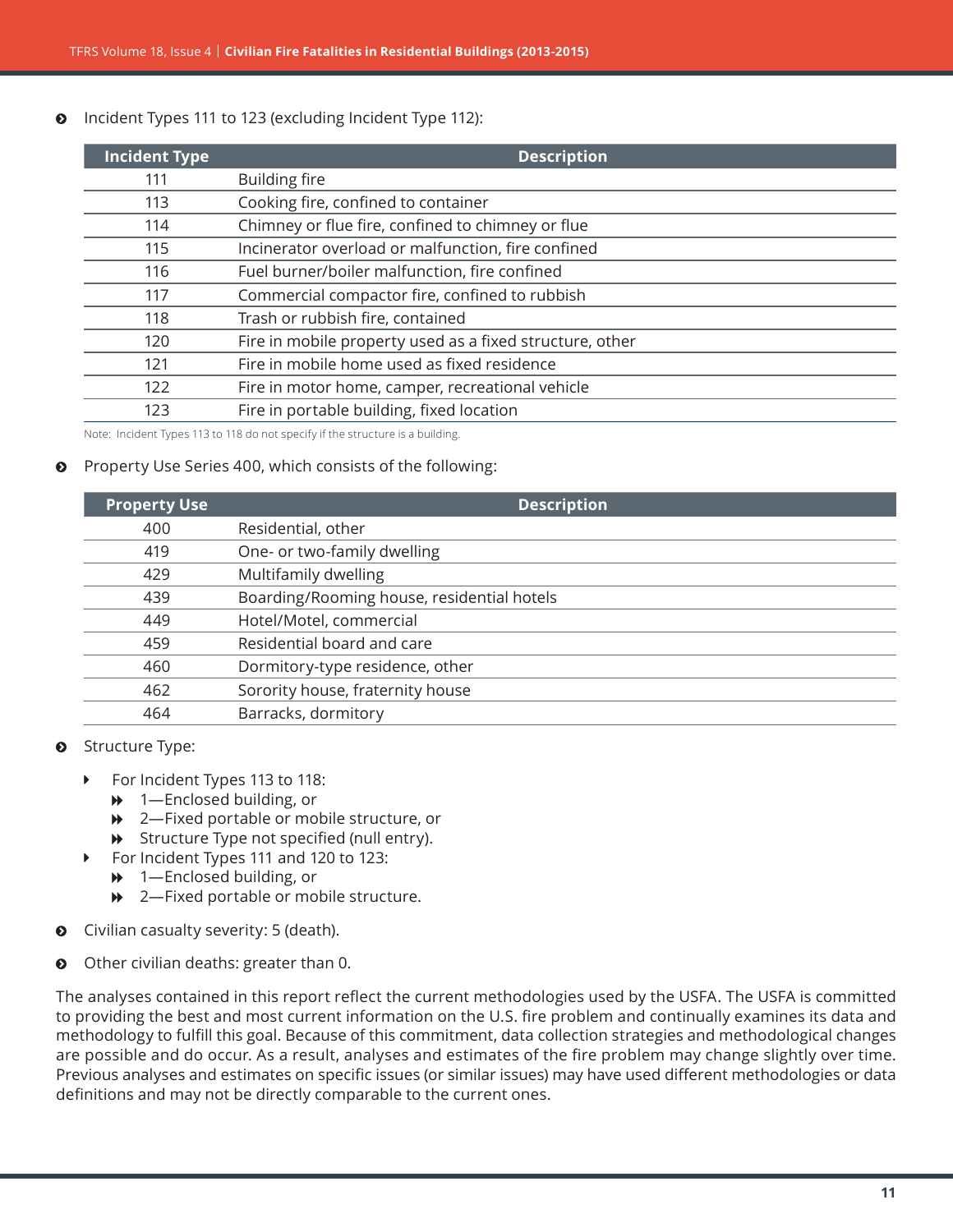Information regarding the USFA's national estimates for residential building fires, as well as the data sources used to derive the estimates, can be found in the document "Data Sources and National Estimates Methodology Overview for the U.S. Fire Administration's Topical Fire Report Series (Volume 18),[" https://www.usfa.fema.gov/downloads/pdf/]( https://www.usfa.fema.gov/downloads/pdf/statistics/data_sources_and_national_estimates_methodology_vol18.pdf.) [statistics/data\\_sources\\_and\\_national\\_estimates\\_methodology\\_vol18.pdf.]( https://www.usfa.fema.gov/downloads/pdf/statistics/data_sources_and_national_estimates_methodology_vol18.pdf.) This document also addresses the specific NFIRS data elements analyzed in the topical reports, as well as "unknown" data entries and missing data.

To request additional information, visit [https://www.usfa.fema.gov/contact.html.](https://www.usfa.fema.gov/contact.html) To comment on this specific report, visit [https://apps.usfa.fema.gov/contact/dataReportE](https://apps.usfa.fema.gov/contact/dataReportEval?reportTitle=Civilian%20Fire%20Fatalities%20in%20Residential%20Buildings%20(2013-2015))val?reportTitle=Civilian%20Fire%20Fatalities%20in%20 Residential%20Buildings%20(2013-2015).

#### **Notes:**

1In the NFIRS Version 5.0, a structure is a constructed item of which a building is one type. In previous versions of the NFIRS, the term "residential structure" commonly referred to buildings where people live. To coincide with this concept, the definition of a residential structure fire for the NFIRS 5.0 includes only those fires where the NFIRS 5.0 structure type is 1 or 2 (enclosed building and fixed portable or mobile structure) with a residential property use. Such structures are referred to as "residential buildings" to distinguish these buildings from other structures on residential properties that may include fences, sheds and other uninhabitable structures. In addition, confined fire incidents that have a residential property use, but do not have a structure type specified, are presumed to occur in buildings. Nonconfined fire incidents that have a residential property use without a structure type specified are considered to be invalid incidents (structure type is a required field) and are not included.

<sup>2</sup>The percentage presented here is based on the analysis of residential building fire deaths since 2003, the first year for which residential building estimates are available ([https://www.usfa.fema.gov/data/statistics/order\\_download\\_data.html](https://www.usfa.fema.gov/data/statistics/order_download_data.html)), and the National Fire Protection Association's (NFPA's) annual estimates of fire deaths ([http://www.nfpa.org/research/reports-and-statistics/fires-in-the-us/overall-fire-problem/overview](http://www.nfpa.org/research/reports-and-statistics/fires-in-the-us/overall-fire-problem/overview-of-the-us-fire-problem)[of-the-us-fire-problem](http://www.nfpa.org/research/reports-and-statistics/fires-in-the-us/overall-fire-problem/overview-of-the-us-fire-problem)). The consistency of the percentage of residential building fire deaths leads analysts to believe that this proportion has most likely been stable for some time.

<sup>3</sup>Residential buildings include, but are not limited to, one- or two-family dwellings, multifamily dwellings, manufactured housing, boarding houses or residential hotels, commercial hotels, college dormitories, and sorority/fraternity houses.

4Fire department participation in the NFIRS is voluntary; however, some states do require their departments to participate in the state system. Additionally, if a fire department is a recipient of a Fire Act Grant, participation is required. From 2013 to 2015, 67 percent of the NFPA's annual average estimated 1,294,500 fires to which fire departments responded were captured in the NFIRS. Thus, the NFIRS is not representative of all fire incidents in the U.S. and is not a "complete" census of fire incidents. Although the NFIRS does not represent 100 percent of the incidents reported to fire departments each year, the enormous dataset exhibits stability from one year to the next without radical changes. Results based on the full dataset are generally similar to those based on part of the data.

5Civilians also include emergency personnel who are not members of the fire department, such as police officers or utility workers.

<sup>6</sup>In this topical report, fires are rounded to the nearest 100 and deaths to the nearest five. National estimates are based on 2013 to 2015 native Version 5.0 data from the NFIRS, residential structure fire loss estimates from the NFPA's annual surveys of fire loss, and the USFA's residential building fire loss estimates: [https://www.usfa.fema.gov/data/statistics/order\\_download\\_data.html](https://www.usfa.fema.gov/data/statistics/order_download_data.html). Further information on the USFA's residential building fire loss estimates can be found in the "National Estimates Methodology for Building Fires and Losses," August 2012, [https://www.usfa.](https://www.usfa.fema.gov/downloads/pdf/statistics/national_estimate_methodology.pdf) [fema.gov/downloads/pdf/statistics/national\\_estimate\\_methodology.pdf](https://www.usfa.fema.gov/downloads/pdf/statistics/national_estimate_methodology.pdf). For information on the NFPA's survey methodology, see the NFPA's report "Fire Loss in the United States During 2015," September 2016, [http://www.nfpa.org/research/reports-and-statistics/fires-in-the-us/](http://www.nfpa.org/research/reports-and-statistics/fires-in-the-us/overall-fire-problem/fire-loss-in-the-united-states) [overall-fire-problem/fire-loss-in-the-united-states](http://www.nfpa.org/research/reports-and-statistics/fires-in-the-us/overall-fire-problem/fire-loss-in-the-united-states).

7The average fire fatality rates computed from the national estimates do not agree with average fire fatality rates computed from the NFIRS data alone. The fire fatality rate for fatal fires computed from national estimates is 1,000 x (2,695/1,800) = 1,497.2 deaths per 1,000 fatal fires in residential buildings. The fire fatality rate for all residential building fires computed from national estimates is 1,000 x (2,695/380,200) = 7.1 deaths per 1,000 residential building fires.

<sup>8</sup>For the purposes of this report, the time of the fire alarm is used as an approximation for the general time at which the fire started. However, in the NFIRS, it is the time at which the fire was reported to the fire department.

<sup>9</sup>Caldwell, David S., "Smoke Inhalation and Your Body," ezinearticles.com,<http://ezinearticles.com/?Smoke-Inhalation-and-Your-Body&id=4807600> (accessed March 29, 2017).

<sup>10</sup>The USFA Structure Fire Cause Methodology was used to determine the cause of fatal residential building fires. The cause methodology and definitions can be found in the document "National Fire Incident Reporting System Version 5.0 Fire Data Analysis Guidelines and Issues," July 2011, [https://www.usfa.fema.gov/downloads/pdf/nfirs/nfirs\\_data\\_analysis\\_guidelines\\_issues.pdf](https://www.usfa.fema.gov/downloads/pdf/nfirs/nfirs_data_analysis_guidelines_issues.pdf).

11A large percentage of residential fatal fire incidents reported to the NFIRS (47 percent) did not have sufficient information to determine the cause of the fire. The cause analysis reflects only the 53 percent of incidents where enough information and detail were reported to determine the cause of the fatal fire.

<sup>12</sup>Brown University, "Scents Will Not Rouse Us From Slumber, Says New Brown University Study," Science Daily, May 2004 (Providence, Rhode Island), <http://www.sciencedaily.com/releases/2004/05/040518075747.htm> (accessed March 29, 2017).

13"Toddler Dies in Taneytown Fire," [www.carrollcountytimes.com,](http://www.carrollcountytimes.com) March 22, 2017, [http://www.carrollcountytimes.com/news/taneytown/ph-cc](http://www.carrollcountytimes.com/news/taneytown/ph-cc-taneytown-fire-032217-20170322-story.html)[taneytown-fire-032217-20170322-story.html](http://www.carrollcountytimes.com/news/taneytown/ph-cc-taneytown-fire-032217-20170322-story.html) (accessed April 3, 2017).